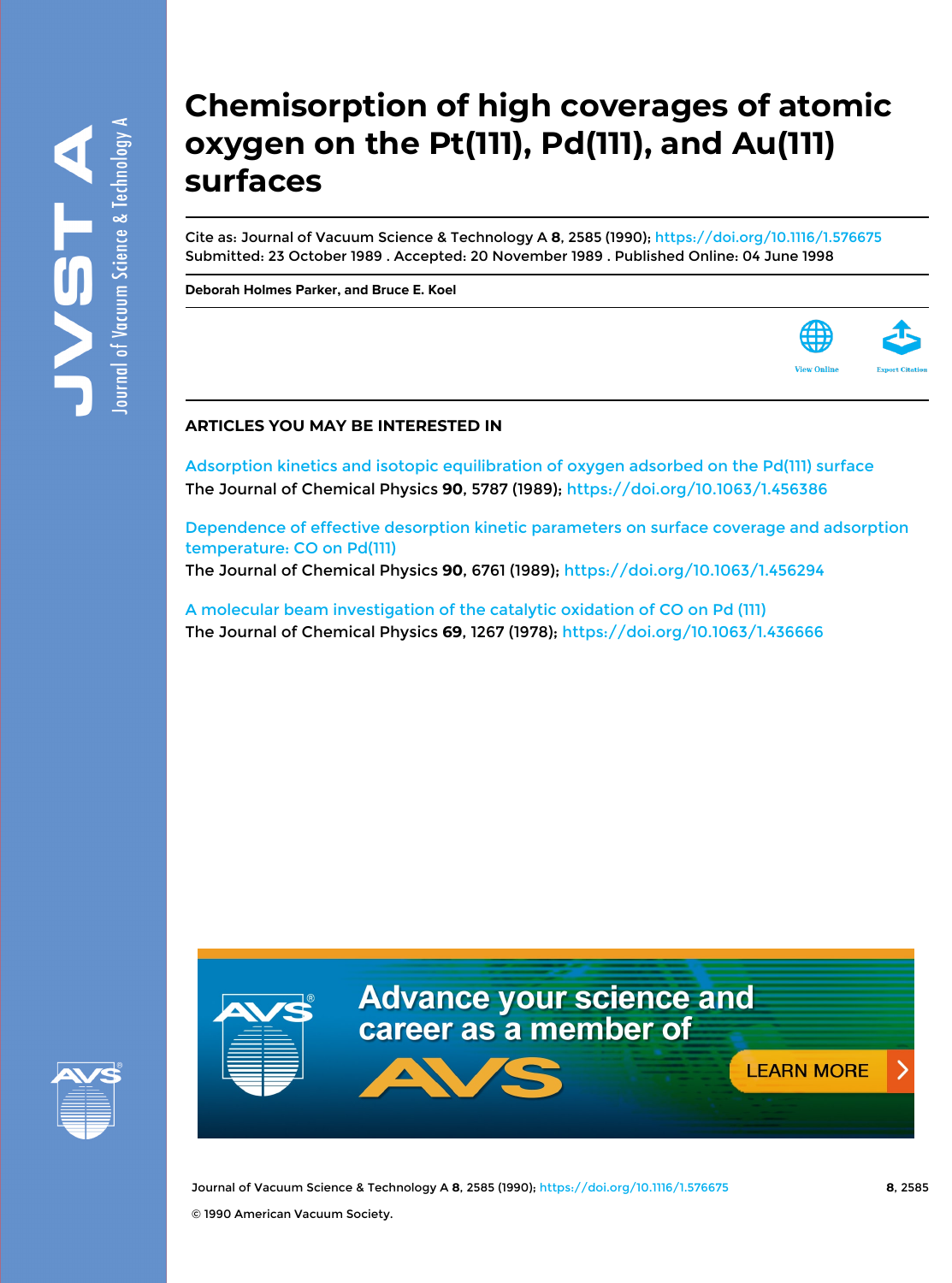## Chemisorption **of high** coverages of atomic oxygen on the Pt( 111), Pd( 111), and Au( 111) surfaces

Deborah Holmes Parker and Bruce E. Koel

*Department o/Chemistry and Biochemistry and Cooperative Institute/or Research in Environmental Sciences, Universityo/Colorado, Boulder, Colorado 80309-0216* 

(Received 23 October 1989; accepted 20 November 1989)

Studies of the interaction of oxygen with some transition metal surfaces are limited by activation barriers to adsorption and reaction of  $O<sub>2</sub>$ . These barriers can be surmounted by using oxidants more powerful than  $O_2$  to chemisorb oxygen on these surfaces under ultrahigh vacuum (UHV) conditions, but at high "effective" pressures of  $O<sub>2</sub>$ . We report here on the use of very reactive molecules, such as nitrogen dioxide  $(NO<sub>2</sub>)$  and ozone  $(O<sub>3</sub>)$  to study the interaction of high concentrations of oxygen atoms on the Pt( $111$ ), Pd( $111$ ), and Au( $111$ ) single crystal surfaces. Chemisorbed oxygen adatom coverages of  $\Theta_0 \le 0.75$  monolayer (ML) on Pt(111),  $\Theta_0 \le 1.4$  ML on Pd(111), and  $\Theta_0 \le 0.80$  ML on Au(111) surfaces have been characterized. On the Pd(111) surface, higher concentrations ( $\Theta_0 \le 3.1 \text{ ML}$ ) can be formed and the initial stages of oxidation, including migration of oxygen into the subsurface region and formation of Pd oxide can be studied. This method of cleanly forming high coverages of oxygen on metal surfaces allows for new insight into the nature of oxygen-metal interactions. For example, in the case of  $Pt(111)$  and Au (111 ), temperature programmed desorption (TPD) can be used to determine kinetic parameters of  $O<sub>2</sub>$  adsorption and desorption as a function of oxygen coverage and upper limits for the metal-oxygen bond strengths over a large range of oxygen coverages can be determined from the activation energy of  $O<sub>2</sub>$  desorption. Also, the kinetics of oxidation reactions can be studied over a much larger range of oxygen coverage than previously carried out under UHV conditions on surfaces that are relatively unreactive to  $O_2$  chemisorption, such as Pt(111) and Au(111). We report preliminary results concerning transient kinetic studies of CO oxidation over  $Pt(111)$  and Au(111) surfaces.

#### I. INTRODUCTION

The interaction of oxygen with transition metal surfaces has received considerable attention over the years, particularly with regard to the role of chemisorbed oxygen in oxidation reactions catalyzed on these surfaces. Fundamental studies on Pt, Pd, and Au surfaces are hampered by the small dissociative sticking probability of  $O<sub>2</sub>$  on these surfaces. Only 0.25 monolayers (ML) of atomic oxygen can be adsorbed on  $Pt(111)<sup>1</sup>$  or Pd(111)<sup>2</sup> in ultrahigh vacuum (UHV) from exposure to  $O_2$ , and exposure of the Au (111) surface to  $O_2$ in UHV does not result in chemisorption of any measurable amount of adsorbed oxygen.<sup>3</sup> This is in contrast to other transition metals such as Rh and Ir which readily form higher saturation coverages of oxygen from  $O_2$  exposure.<sup>4,5</sup> Hence, studies of the role of adsorbed atomic oxygen in the oxidation reactions on these surfaces using techniques requiring URY have been seriously limited by the relatively low oxygen coverages attainable under UHV conditions. This is an important consideration in applying the results obtained in URY to catalysts operating under much higher O<sub>2</sub> pressures and possibly much higher chemisorbed oxygen coverages.

Many methods have been used to generate high coverages of atomic oxygen on relatively unreactive surfaces. These involve electron bombardment of an  $O<sub>2</sub>$  covered surface,<sup>6</sup> dissociation of  $O_2$  over a hot Pt or W filament so that the metal surface is exposed to  $O$  atoms,<sup>7</sup> and the use of high surface temperatures and high  $O_2$  pressures (  $> 10^{-6}$  Torr).<sup>8</sup> These methods have distinct disadvantages. In the first two methods, the crystal must be exposed to a hot filament which can often be a source of surface contamination. Even if no deposition from the filament occurs, CO outgassed from the filament will readily titrate the surface oxygen atoms so that the maximum attainable oxygen coverage is very difficult to achieve. Using high pressures of  $O<sub>2</sub>$  can cause problems since the concentration of  $CO<sub>2</sub>$  and  $H<sub>2</sub>O$  impurities often results in surface carbonate and hydroxyl formation. In this paper we illustrate another method of generating high coverages of atomic oxygen on metal surfaces from the decomposition of the highly reactive molecules  $NO<sub>2</sub>$  and  $O<sub>3</sub>$ . Of course, we are not the first to use this method, but we have recently made new studies which warrant reporting. We have used this method to cleanly generate oxygen coverages of  $\Theta_0 = 0.75$ ML on Pt(111) and  $\Theta_0 = 3.1$  on Pd(111) by exposing the crystals to NO<sub>2</sub> above 400 K, and coverages of  $\Theta_0 = 0.80$ ML on Au(111) by exposing the Au surface to  $O_3$  at 300 K. These molecules are very efficient at providing oxygen to the surface. For example, we calculate that an  $O_2$  pressure of  $10^4$ atm is necessary to generate a surface oxygen concentration of  $\Theta_0 = 0.75$  ML on Pt(111) using an estimated value of 11 kcal mol<sup> $-1$ </sup> for the activation energy of dissociative adsorption at this coverage.<sup>9</sup> In the case of  $Pt(111)$ , it is known that the failure of oxygen to dissociatively chemisorb is largely due to the lack of accommodation of molecular  $O<sub>2</sub>$  on the surface.<sup>10</sup> In contrast, the  $NO<sub>2</sub>$  molecule has a high sticking coefficient of 0.97 at 300 K on Pt(111),<sup>11</sup> and is easily accommodated on the surface, thus providing an efficient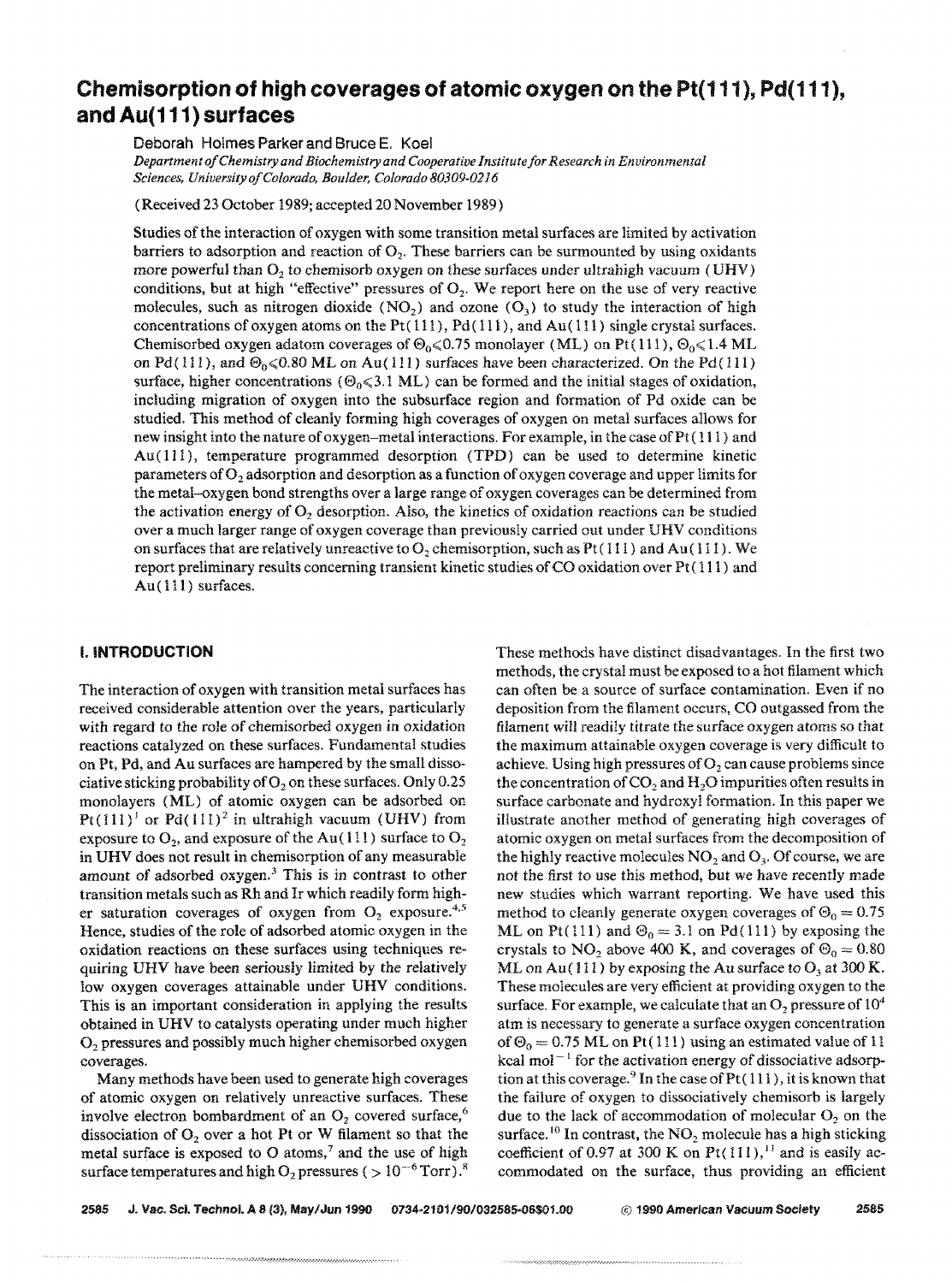source of oxygen atoms. The availability of numerous weakly bound NO<sub>2</sub> adsorption isomers has been postulated to explain the origin of this efficient accommodation.  $12, 13$  It is likely that a similar situation exists for  $O<sub>3</sub>$  since the molecules are similar in geometry and reactivity. However,  $O_3$  is exceptional in that the O-O bond strength in  $O_3(g)$  is only 23 kcal/mol.

Recent work in our laboratory has reported detailed spectroscopic characterization of oxygen chemisorbed on Pt(111),<sup>9</sup> Au(111),<sup>14</sup> and Pd(111).<sup>15</sup> Briefly, on Pt(111) we found that both the work function and  $O(519 eV)$  Auger electron spectroscopy (AES) signal increased linearly with increasing surface coverage of oxygen, indicating that the oxygen is present in a similar chemical state at all coverages studied ( $\Theta_0 = 0$ -0.75 ML). Ultraviolet photoelectron spectroscopy (UPS) and high-resolution electron energy-loss spectroscopy (HREELS) give evidence that all of the oxygen is present as chemisorbed atomic oxygen and low-energy electron diffraction (LEED) observations show disordering of the oxygen adlayer in one dimension at high oxygen coverages.9 On the Au( 111) surface, both the work function and o (519 eV) AES signal plotted versus 0 coverage show a change in slope near 0.50 ML, which coincides with the onset of disordering of the Au substrate.<sup>14</sup> On Pd(111), the interaction of high coverages of oxygen with the surface is quite complicated due to the formation of a Pd oxide and migration of oxygen atoms into the Pd crystal.<sup>15</sup>

In this paper, we give an overview of our studies of the interaction of high coverages of oxygen on metal surfaces, illustrating with results on  $Pt(111)$ ,  $Pd(111)$ , and  $Au(111)$ . Pt(111) shows a strong coverage dependence of the heat of adsorption of oxygen on oxygen coverage, Pd shows this variation plus oxygen penetration into subsurface sites and Au shows activated  $O_2$  adsorption even at zero coverage and disordering of the surface at high oxygen coverage. We present  $O_2$  temperature programmed desorption (TPD) data from which we have extracted the oxygen coverage dependence of the  $O_2$  desorption activation energy  $E_d$ . As an example of the interesting chemistry that can occur at high oxygen coverage, we report preliminary kinetic data for the reaction of CO with adsorbed atomic oxygen on both  $Pt(111)$  and  $Au(111)$ . This method of generating high oxygen coverages allows us to follow the kinetics of the CO oxidation reaction over a range of surface oxygen coverage that is three times higher than previously reported on  $Pt(111)$ . No studies have been made of the kinetics of CO oxidation on Au( 111) previously.

#### II. EXPERIMENTAL

The stainless steel UHV chamber used for this work is described in detail elsewhere.<sup>16</sup> The Pt $(111)$ , Pd $(111)$ , and Au( $111$ ) crystals were cleaned using standard techniques with special care taken to ensure that impurities which form refractory oxides were not present.

High purity  $NO_2$ <sup>12</sup> was used for dosing the Pt(111) and Pd(111) crystals.  $NO<sub>2</sub>$  dosing was performed at 400 K (on Pt) and 530 K (on Pd) in order to desorb any NO or NO<sub>2</sub>. The ozone used for dosing Au( 111) was prepared in our laboratory using a commercial ozone generator and concentrated on a silica gel trap.<sup>14</sup> Ozone exposure was performed with the Au crystal at 300 K. A glass microcapillary array was used for dosing  $NO<sub>2</sub>$  or  $O<sub>3</sub>$  directly to the samples.

Absolute surface coverages of oxygen on Pd and Pt were calculated by careful comparison to the saturation oxygen coverages obtained from  $O_2$  exposure. The work of Gland<sup>7</sup> on the  $O_2/Pt(111)$  system indicates that heating a saturation coverage of  $O_2$ , exposed on Pt(111) at 100 K yields  $\Theta_0 = 0.25$  ML. On the Pd(111) surface, a saturation coverage of oxygen adatoms of  $\Theta_0 = 0.25$  ML is also achieved from  $O_2$  exposure in UHV at 110 K.<sup>2,17</sup> Using these calibration points,  $\Theta_0$  was measured from the relative areas of integrated  $O<sub>2</sub>$  TPD spectra.

Since  $O_2$  does not stick on Au(111) in UHV, the absolute oxygen coverage on Au( 111) was estimated by comparing the AES peak-to-peak height ratio of 0 (519 cV)/Au (239 eV) with the O  $(519 \text{ eV})/Pt$  (237 eV) ratio which was obtained in the same instrument for the  $(2 \times 2)$ -O oxygen adlayer on  $Pt(111)$ , which has a known oxygen coverage of  $3.8 \times 10^{14}$  atoms/cm<sup>2</sup>.<sup>1</sup> This determination is quite reliable since the kinetic energies and the relative sensitivities of the Pt (237 eV) and Au (239 eV) transitions on the clean surfaces arc essentially the same. 18 We estimate that the saturation coverage of oxygen that we obtained with our procedure on Au(111) is  $\Theta_0 = 0.80$  ML.

To follow the transient kinetics of the CO oxidation reactions, the surface oxygen coverage was monitored during the CO titration experiments with AES. The electron beam current was adjusted to  $2 \mu A$  to avoid electron stimulated desorption or reaction: under these conditions, no observable change in oxygen signal is noticed until CO is introduced and the reaction rate was independent of the presence or absence of the electron beam.

#### III. RESULTS AND DISCUSSION

#### A.  $O<sub>2</sub>$  TPD from Pt(111)

Exposure of Pt(111) to  $NO<sub>2</sub>$  at 400 K forms an atomic oxygen adlayer which desorbs as  $O<sub>2</sub>$  to give the TPD spectra shown in Fig. 1. These spectra were generated from increasing exposures of  $NO<sub>2</sub>$  at 400 K. Identical spectra can be obtained by annealing a saturation coverage of atomic oxygen to progressively higher temperatures prior to TPD. Figure I shows that four desorption peaks result from high coverages of oxygen. The high temperature state  $\beta_4$  is identical to that obtained from the saturation exposure of  $O_2$ .<sup>10,19</sup> The  $\beta_4$  peak shifts to lower temperatures with increasing  $\Theta_0$ , indicating second order kinetics. When this state reaches saturation at  $\Theta_0 = 0.25$  ML, a new state,  $\beta_3$ , appears. The  $\beta_3$ peak is invariant in temperature with increasing oxygen coverage. Above 0.40 ML two new states,  $\beta_2$  and  $\beta_1$ , appear sequentially, and also grow in with constant peak temperature. While other authors<sup> $11$ </sup> have simply invoked pseudofirst-order kinetics, this is not easy to explain, and is not necessary, since the shape of the TPD spectra may be strongly influenced by changes in the activation energy of desorption, *Ed'* with coverage *(vide infra).* Previous workers have also failed to resolve the closely spaced  $\beta_2 - \beta_3$  "doublet". Hence, our peak numbering is different from that given by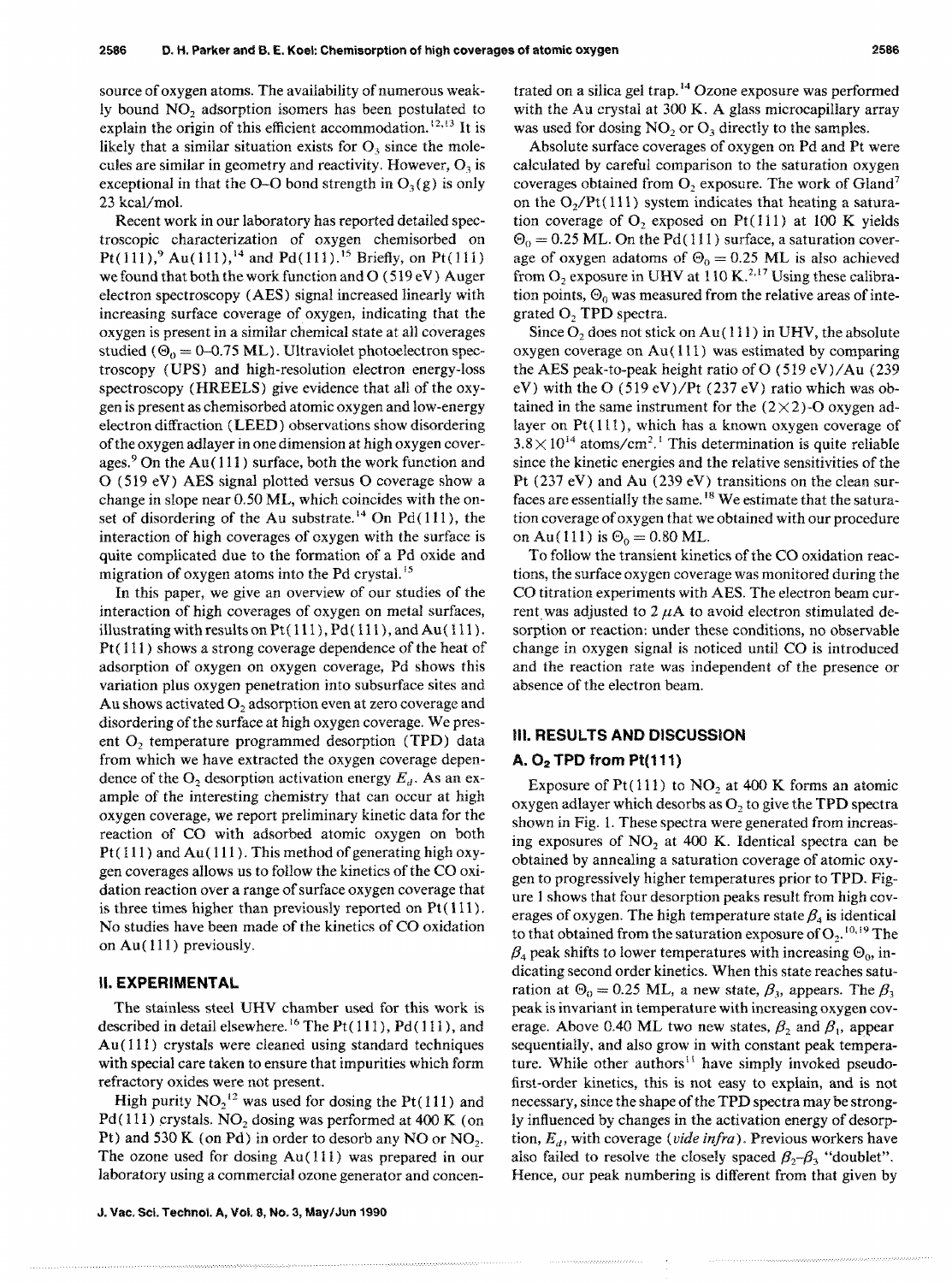

FIG. 1.  $O_2$  TPD spectra taken following varying exposures of NO, on Pt ( $111$ ) at 400 K. The spectra correspond to the following initial coverages: (a) 0.073 ML, (b) 0.093 ML, (c) 0.164 ML, (d) 0.194 ML, (e) 0.258 ML, (f) 0.291 ML, (g) 0.331 ML, (h) 0.363 ML, (i) 0.467 ML, (j) 0.534 ML, (k) 0.579 ML, (l) 0.606 ML, and (m) 0.750 ML. Taken from Ref. 5.

Segner *et al.*<sup>11</sup>: our  $\beta_4$  corresponds to the  $\beta_3$  of Segner *et al.*,<sup>11</sup> our  $\beta_2-\beta_3$  "doublet" is the  $\beta_2$  state reported by Segner *et al.*<sup>10</sup> and the  $\beta_1$  states are the same in both works.

#### $B. O<sub>2</sub>$  TPD from Pd(111)

Exposure of a Pd( $111$ ) surface at 530 K to NO<sub>2</sub> results in very high concentrations of atomic oxygen on the surface. At the highest concentrations ( $\Theta_0 \geq 1.4$  ML), two low-temperature desorption states (which could not be obtained from  $O<sub>2</sub>$ exposure in DRV) were never observed to saturate for any exposure of  $NO<sub>2</sub>$ . Oxygen concentrations greater than 3 ML were observed (calculated from integrated  $O$ , TPD areas). Figure 2 shows  $O_2$  desorption traces resulting from  $0.61 \le \Theta_0 \le 1.2$  ML. Curves (a) and (b) have leading edges which overlay, but the peak maxima cross through the leading edges of curves (c) and (d) obtained for higher coverages. AES, x-ray photoelectron spectroscopy (XPS), and HREELS data indicate that oxygen is present at 100 K as chemisorbed atomic oxygen for coverages up to  $\Theta_0 = 1.4$ ML. At higher coverages ( $\Theta_0 \ge 1.4$  ML), oxygen migrates to subsurface sites and oxide formation occurs at or near the surface. The TPD spectra shown in Fig. 2 are governed by complex desorption kinetics, since  $O_2$  desorption is a competitive process between subsurface diffusion and oxygen adatom recombination at the surface for  $0.75 \le \Theta_0 \le 1.4$  ML.

#### C. O/Au(111) TPD

Exposure of Au(111) to  $O_3$  at 300 K forms an atomic oxygen adlayer which desorbs to produce the  $O<sub>2</sub> TPD$  spectra shown in Fig. 3. These spectra were generated from increasing exposure to  $O_3$  at 300 K. Exposures to  $O_2$  at 300 K resulted in no detectable O<sub>2</sub> TPD peak. Oxygen coverages were determined by relative integrated  $O<sub>2</sub>$  TPD areas, with the saturation coverage calibrated by AES *(vide supra).* Figure 3 shows that the peak maximum and peak shape both



FIG. 2.  $O_2$  TPD spectra following increasing exposures to  $NO_2$  on Pd(111) at 530 K. The initial oxygen coverages are (a) 0.61 ML, (b) 0.76 ML, (c) LO ML, (d) 1.2 ML. Taken from Ref. 14.

change with coverage. At low coverages ( $\Theta_0 \le 0.07$  ML), the peak maximum shifts to higher temperatures with increasing coverage, implying an increasing activation energy of desorption. At higher oxygen coverages ( $\Theta_0 > 0.15$  ML) the peak maximum is only slightly dependent on coverage and has an asymmetric shape indicative of first order desorption kinetics. This is surprising since one would expect  $O_2$  desorption to follow second order kinetics.

#### D. Activation energy of  $O<sub>2</sub>$  desorption

We have used a variety of methods to analyze the coverage dependence of the activation energy of  $O<sub>2</sub>$  desorption using the TPD data shown in Figs. 1 and 2. These methods are described in detail in several papers.<sup>9,14,20,21</sup> The results of analyses using these methods are shown in Figs. 4 and 5 for Pt $(111)$  and Au $(111)$ , respectively.

Figure 4 shows  $E_d$  versus oxygen coverage as determined from the TPD data in Fig. 1. It can be seen that  $E_d$  is not constant, and is a very strong function of coverage. For the range  $\Theta_0 = 0$  to 0.25 ML, a decrease occurs in  $E_d$  from 51 kcal/mol in the limit of zero coverage to 43 kcal/mol at  $\Theta_0 = 0.25$  ML. This is in excellent agreement with Campbell *et al.*<sup>10</sup> who report a variation of 51 to 41 kcal/mol over the same coverage range. We find that  $E_d$  decreases strongly with increasing oxygen coverage above  $\Theta_0 = 0.25$  ML, so that  $E_d = 29$  kcal/mol at  $\Theta_0 = 0.32$  ML. The desorption activation energy decreases only slightly to 28 kcal/mol at  $\Theta_0 = 0.40$  ML, but then rises sharply to 38 kcal/mol at  $\Theta_0 = 0.42$  ML and falls sharply to 28 kcal/mol at  $\Theta_0 = 0.45$ ML. A slight rise in  $E_d$  occurs above  $\Theta_0 = 0.50$  ML before *Ed* falls linearly with oxygen coverage to 28 kcal/mol at  $\Theta_0 = 0.75$  ML. The complicated behavior of the activation

.•.••.•••••.••••••••••• :.:.:-:.:.: ....... .:-••••• - ••••• -•.• *-••••••••• -, •• ' ••. n •••* • •• , ••••••• \_.~T~; •• '7 ••••••••• \_ •••••• \_ ••••••• \_ •••••••••••••••••• ~ ••••••••• ' ••••••• y ••••••••••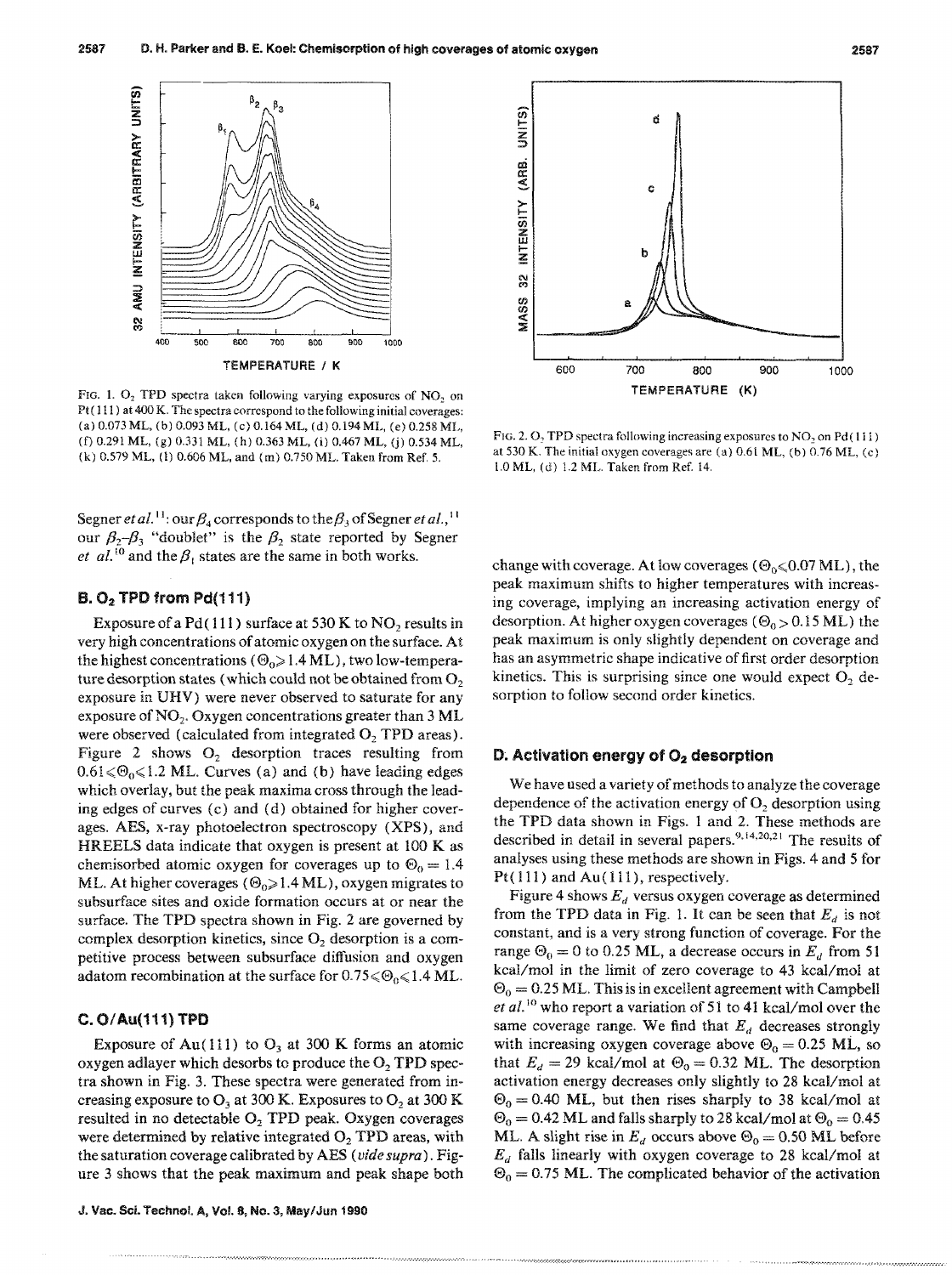

FIG. 3.  $O_2$  TPD spectra following increasing exposure to  $O_3$  on Au(111) at 300 K. The initial oxygen coverages are (a) 0.02 ML, (b) 0.04 ML, (e) 0.07 ML, (d) 0.15 ML, (e) 0.33 ML, (e) 0.51 ML. (f) O.Sl ML, (g) 0.57 ML, (h) 0.63 ML, (i) 0.74 ML, and (j) 0.80 ML. Taken from Ref. 13.



FIG. 4. Plot of the activation energy for  $O_2$  desorption  $E_d$  vs oxygen coverage on  $Pt(111)$ . Taken from Ref. 5.



FIG. 5. Summary of  $O<sub>2</sub>$  TPD data analysis showing the variation of the activation energy for  $O_2$  desorption from Au(111) as a function of oxygen coverage. Taken from Ref. 13.

J. Vac. Sci. Technol. A, Vol. 8, No.3, May/Jun 1990

energy of desorption is due to changes in the binding energy of atomic oxygen and the *activation barrier to O<sub>2</sub> adsorption*.

Oxygen TPD spectra from the Au( 111) surface are surprising. The spectra have the appeance of first order desorption kinetics which is unexpected for recombination of atomically adsorbed oxygen species. Analysis of the TPD data using plots of  $ln(\text{rate})-n \ln(\Theta)$  to determine the reaction order *n*, gives linear plots for  $n = 1$ , in the region of the peak maximum,20 indicating that the desorption curves are well described by first-order kinetics. Figure 5 summarizes the results of our analysis of the coverage dependence of  $E<sub>d</sub>$  for  $O_2$  desorption from Au(111). There is rapid increase in  $E_d$ with increasing coverage from 16.0 kcal/mol near  $\Theta_0 = 0$ ML to 28.0 kcal/mol at  $\Theta_0 = 0.07$  ML.  $E_d$  then shows a very slight increase to 28.8 kcal/mol near saturation coverages. The results presented in Fig. 5 correlate well with the empirical observation that the temperature of the desorption peak maximum increases significantly with coverage at the three lowest coverages studied and then shifts only very slightly to higher temperatures with higher coverages. The rapid rise at low coverage occurs in a regime where the clean Au( 111) reconstruction is lifted and where there are likely to be some effects due to defect sites.

We know that  $O<sub>2</sub>$  dissociative chemisorption is an activated process on Au(111) and the  $E_d$  measured from TPD reflects the sum of the adsorption energy ( $\Delta E_{ads}$ ) and the activation energy for dissociation *CEa).* An explanation for the rapid rise in  $E_d$  at low  $\Theta_0$  ( < 0.07 ML) is that initially defect sites are populated which have much lower  $E_a$  and consequently lower  $E_d$ . The small rise in  $E_d$  over the range  $\Theta_0 = 0.07$ –0.80 ML could be due to inductive electronic effects whereby adsorbed oxygen withdraws charge from Au surface atoms and increases the subsequent interaction between  $Au^{\delta+}$  and  $O^{\delta-}$ . The first order desorption kinetics of O<sub>2</sub> are difficult to explain, but could be due to reconstruction of the Au( 111) surface being the rate-limiting step for  $O<sub>2</sub>$  desorption. Long-range disordering of the surface was observed using LEED at higher oxygen coverages.

Since  $O_2$  will not dissociatively chemisorb on Pt $(111)$ above  $\Theta_0 = 0.25$  ML, this implies the existence of an energetic barrier to  $O<sub>2</sub>$  adsorption at this coverage. By populating the surface to a coverage greater than 0.25 ML, we can indirectly probe the adsorption barrier height, since the oxygen desorbs as  $O<sub>2</sub>$  molecules. However, we cannot measure the barrier height direclty from TPD experiments. We can only measure the desorption activation energy  $E_d$  which is the sum of the heat of dissociation adsorption *Eads* and the activation barrier to adsorption,  $E_a$ . The same argument holds true for the Au(111) system which has a barrier to  $O<sub>2</sub>$  adsorption for the clean surface. This method of generating high coverages of oxygen using reactive molecules holds promise for accurately determining metal-oxygen bond strengths iffuture experiments were to measure these barrier heights. For now, crudely estimating the height of the barriers has allowed us only to make estimations of the upper limits on the metal-oxygen bond strengths. We have determined that the upper limit on the Pt-O bond strength is 65 kcal/mol at  $\Theta_0 = 0.75$  ML and the upper limit on the Au-O bond strength is 74 kcal/mol at  $\Theta_0 = 0.80$  ML. These bond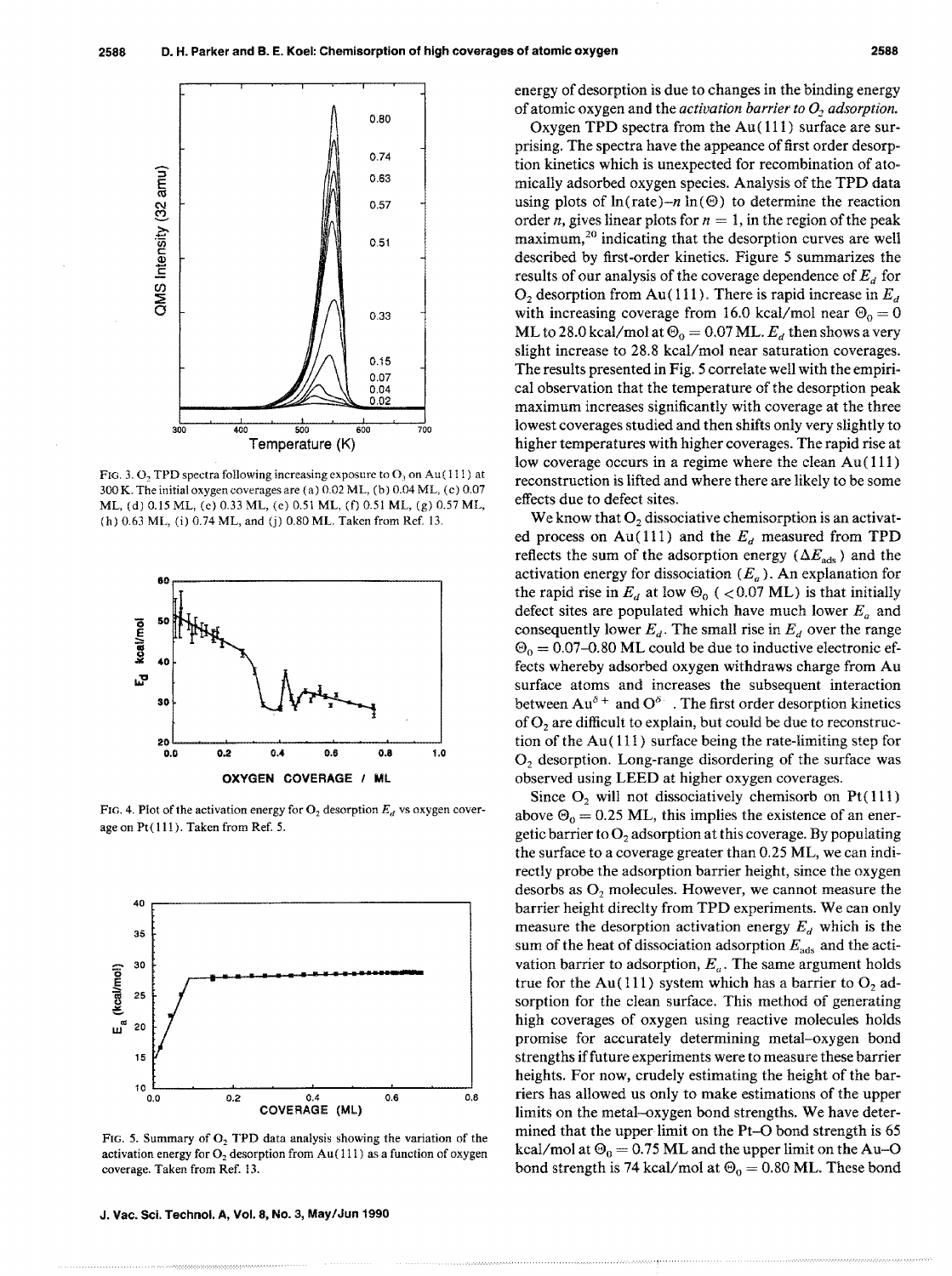strengths can be better defined once accurate adsorption energies are known.

#### E. Reactivity of high coverages of atomic oxygen

We have performed transient kinetic studies of the reactivity of high coverages of atomically adsorbed oxygen on  $Pt(111)$  and  $Au(111)$  with CO. Studies of the mechanism of catalytic reactions can be greatly simplified by using transient techniques in which one reactant is first preadsorbed onto the surface and then reacted away by the introduction of the second reactant. In this manner, kinetic effects of the adsorption of one reactant can be separated from those of the surface reaction.

A typical titration transient experiment consisted of predosing the crystal with  $NO_2$  (for Pt) or  $O_3$  (for Au) to obtain the desired atomic oxygen coverage, followed by heating the crystal to the desired reaction temperature. A pressure jump of CO was then introduced. The O  $(KVV)$  AES signal was monitored as a function of time for the duration of the reaction to yield  $\Theta_0(t)$ . The oxygen AES signal has been shown previously to be proportional to  $\Theta_0$  on both Pt(111)<sup>9</sup> and Au( $111$ ).<sup>14</sup> Numerical differentiation of this signal was used to calculate rate  $(d\Theta_0/dt)$  versus time. Rate versus oxygen coverage could be calculated also, since the oxygen AES signal can be used to deduce  $\Theta_0$  at any time.

#### *1. CO+OIPt(111)*

Figure 6(a) shows the measured data [O  $(KVV)$  signal versus time] obtained for the conditions  $P_{\text{CO}} = 2 \times 10^{-9}$ Torr and a sample temperature of 500 K. This curve shows that the oxygen signal decays over a period of 950 s to a constant value where  $\Theta_0 = 0$ . The derivative of this curve yields the reaction rate as a function of time, which is shown in Fig. 6(b). This figure clearly shows that the rate increases as a function of time, reaching a maximum value at approximately 850 s. At approximately 950 s the rate rapidly decreases and then goes to zero. These results are in contrast to studies using an initial oxygen coverage of  $\Theta_0 = 0.25$  ML in which the rate reached a maximum quickly and then decreased.<sup>22</sup>

We also show in Fig. 6(c), the CO oxidation rate at 500 K plotted as a function of  $\Theta_0$ . At low  $\Theta_0$  ( < 0.1 ML), the CO<sub>2</sub> production rate is directly proportional to  $\Theta_0$ . The rate is nearly constant, independent of  $\Theta_0$  for  $0.1 \le \Theta_0 \le 0.25$  ML. This suggests that an adsorbed precursor state of CO exists which is important to the kinetics. Work by Campbell *et al.*<sup>23</sup> for coverages up to 0.25 ML also suggests such a precursor state. For coverages larger than  $\Theta_0 = 0.25$  ML, the rate decreases with increasing oxygen coverage. One explanation is that the  $CO<sub>2</sub>$  formation rate is proportional to the sticking coefficient of CO,  $S_{\text{CO}}$  which has a  $(1 - \Theta_0)$  functional form. This  $\Theta_0$  dependence of  $S_{\text{CO}}$  has not been seen on  $Pt(111)$  previously. We are presently analyzing transient kinetic data taken at a variety of temperatures and pressures in order to obtain values for the activation energy and reaction order in  $P_{CO}$  in order to provide a better understanding of the mechanism of the CO oxidation reaction at these high oxygen coverages.

J. Vac. Sci. Technol. A, Vol. 8, No.3, May/Jun 1990

........ ,", ................•....•... -....... -..... -.-..... -..... -... -......•.•...•.•. -.-.-.-.-•.•.•.•.• ~-:.:-.;.:.:.:.;.:.:o:.:.:o;.;.:.;.:.:.:.:.:;:.:.:.:.:-;.:.:.;-;.:.:.:.: •.• ~-:.;.: •.• :.-•.•.•.• -•.• -•.... -.



FIG. 6. Transient kinetic results for CO oxidation on  $Pt(111)$ . The experimental conditions are  $T = 500$  K and  $P_{\text{CO}} = 2 \times 10^{-9}$  Torr. Panel (a) shows the raw data for the  $O(KVV)$  AES signal as a function of time. Panel (b) shows the CO oxidation rate as a function of time. Panel (c) shows the reaction rate as a function of atomic oxygen coverage,  $\Theta_0$ .

#### *20 CO+O/Au(f11}*

We have performed transient kinetic experiments, similar to those described above, for CO oxidation on the O-covered Au( 111) surface. Figure 7 shows the results of a typical transient kinetic experiment with  $P_{CO} = 5 \times 10^{-8}$  Torr and  $T = 300$  K. Panel (a) shows the AES signal intensity as a function of time showing the decrease of the oxygen concentration over a period of 1375 s. Panel (b) shows the derivative of the data in panel (a), showing the reaction rate as a function of time. The CO oxidation rate decreases with time as the oxygen coverage decreases. Panel (c) shows this explicitly by plotting the CO oxidation rate as a function of oxygen coverage. The reaction rate is linear with oxygen coverage and increases steadily over the entire course of the reaction, indicating that the reaction is first order in oxygen coverage up to  $\Theta_0 = 0.80$  ML! At present we are analyzing additional data for a range of experimental conditions in an attempt to determine the mechanism and energetics of this reaction. Preliminary results show that the reaction rate increases at lower surface temperatures reaction has an apparent negative activation energy. This negative apparent activation energy is the energy difference between the Langmuir-Hinshelwood (LH) activation energy of the O(a) + CO(a) reaction,  $E_{\text{LH}}$ , and the activation energy for de-